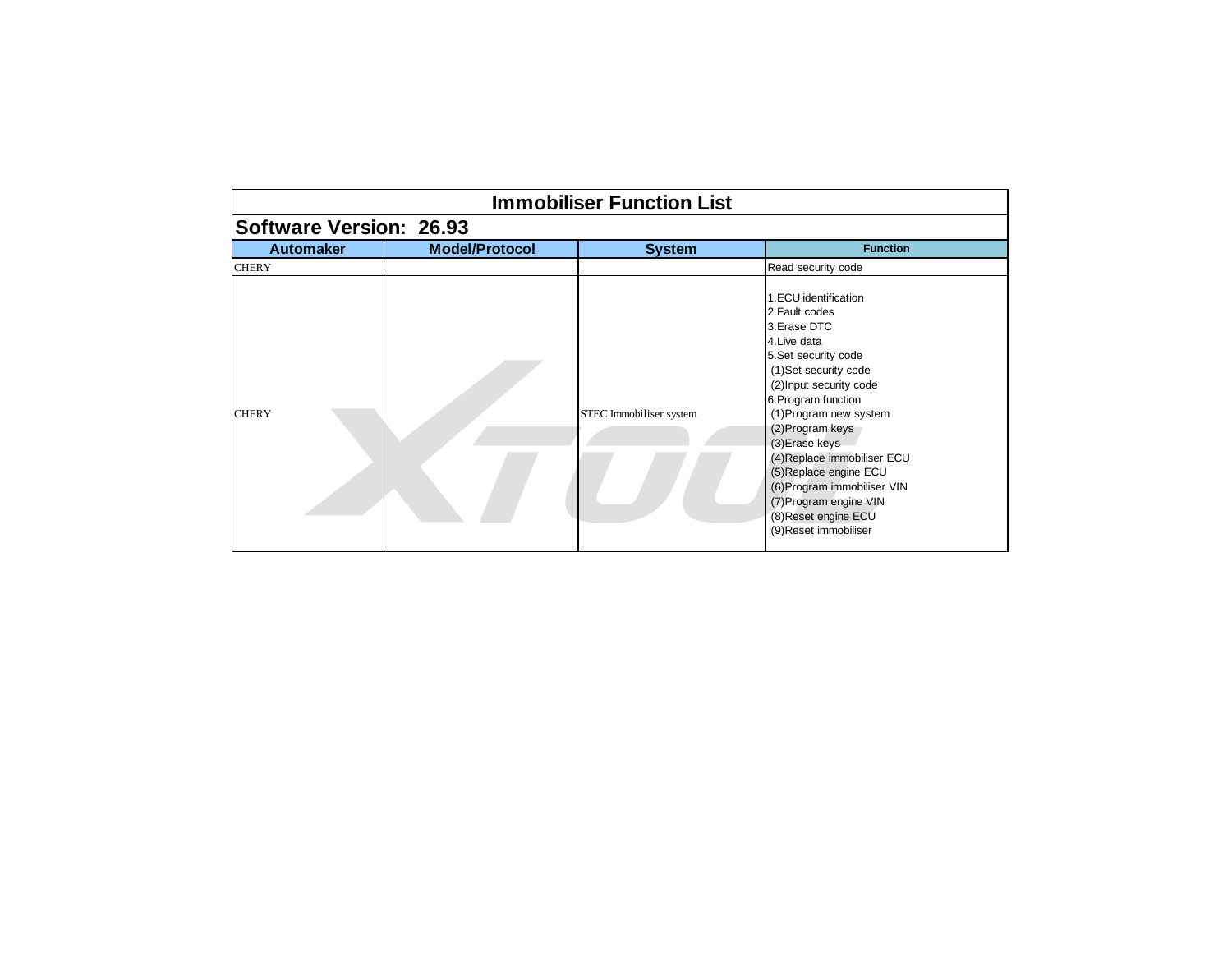| <b>CHERY</b> | <b>DIAS</b> Immobiliser | 1.ECU identification<br>2. Fault codes<br>3. Erase DTC<br>4. Live data<br>5. Program function<br>(1)Add a key<br>(2) Erase keys<br>(3) Program new system<br>(4) Replace immobiliser ECU<br>(5) Replace engine ECU<br>(6) Reset immobiliser<br>(7) Reset engine ECU<br>(8) Read VIN<br>(9) Check key<br>(10) Check engine ECU<br>(11) Program engine VIN<br>(12) Program immobiliser VIN<br>(13) Lock immobiliser<br>6. Actuation test |
|--------------|-------------------------|----------------------------------------------------------------------------------------------------------------------------------------------------------------------------------------------------------------------------------------------------------------------------------------------------------------------------------------------------------------------------------------------------------------------------------------|
| <b>CHERY</b> | Delphi Immobiliser      | 1.ECU identification<br>2. Fault codes<br>3. Erase DTC<br>4. Live data<br>5.Set security code<br>(1) Input security code<br>(2)Set security code<br>6. Program function<br>(1) Program new system<br>(2) Replace immobiliser ECU<br>(3) Replace engine ECU<br>(4) Program keys<br>(5) Program engine VIN<br>(6) Program immobiliser VIN<br>(7) Reset engine ECU<br>(8) Reset immobiliser<br>(9) Erase keys                             |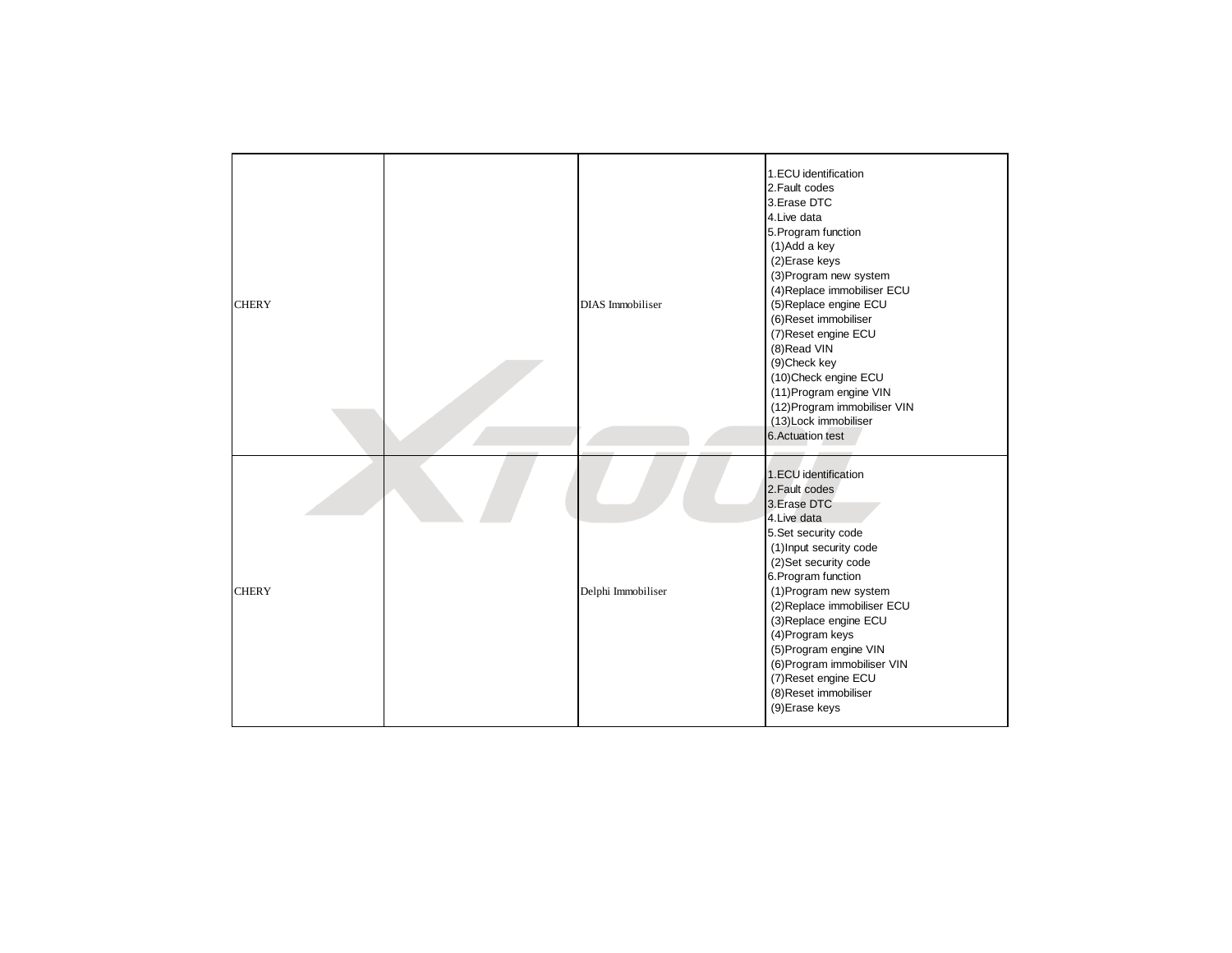| <b>CHERY</b> |      | Chery Immobiliser        | 1. Live data<br>(1) Read immobiliser state<br>(2)Key state<br>(3) Engine ECU state<br>2. Program function<br>(1) Replace engine ECU<br>(2) Replace immobiliser ECU(EMS)<br>(3) Replace immobiliser ECU(TCU)<br>(4) Replace TCU |
|--------------|------|--------------------------|--------------------------------------------------------------------------------------------------------------------------------------------------------------------------------------------------------------------------------|
|              |      |                          | (5) Replace ESCL<br>(6) Program keys<br>(7) Erase keys<br>(8) Reset engine ECU<br>(9) Reset immobiliser ECU<br>(10) Reset TCU<br>(11) Reset ESCL<br>(12) Program new system                                                    |
| <b>CHERY</b> |      | Smart key system(type 1) | 1. Program smart key<br>2. Erase smart key                                                                                                                                                                                     |
| <b>CHERY</b> |      | Smart key system(type 2) | 1. Program smart key                                                                                                                                                                                                           |
| <b>CHERY</b> | A1   | Remote                   | 1. Fault codes<br>2. Erase DTC<br>3. Live data<br>4. Program remote                                                                                                                                                            |
| <b>CHERY</b> | A13T | Remote                   | 1. Program remote<br>2. Erase remote<br>3. Live data                                                                                                                                                                           |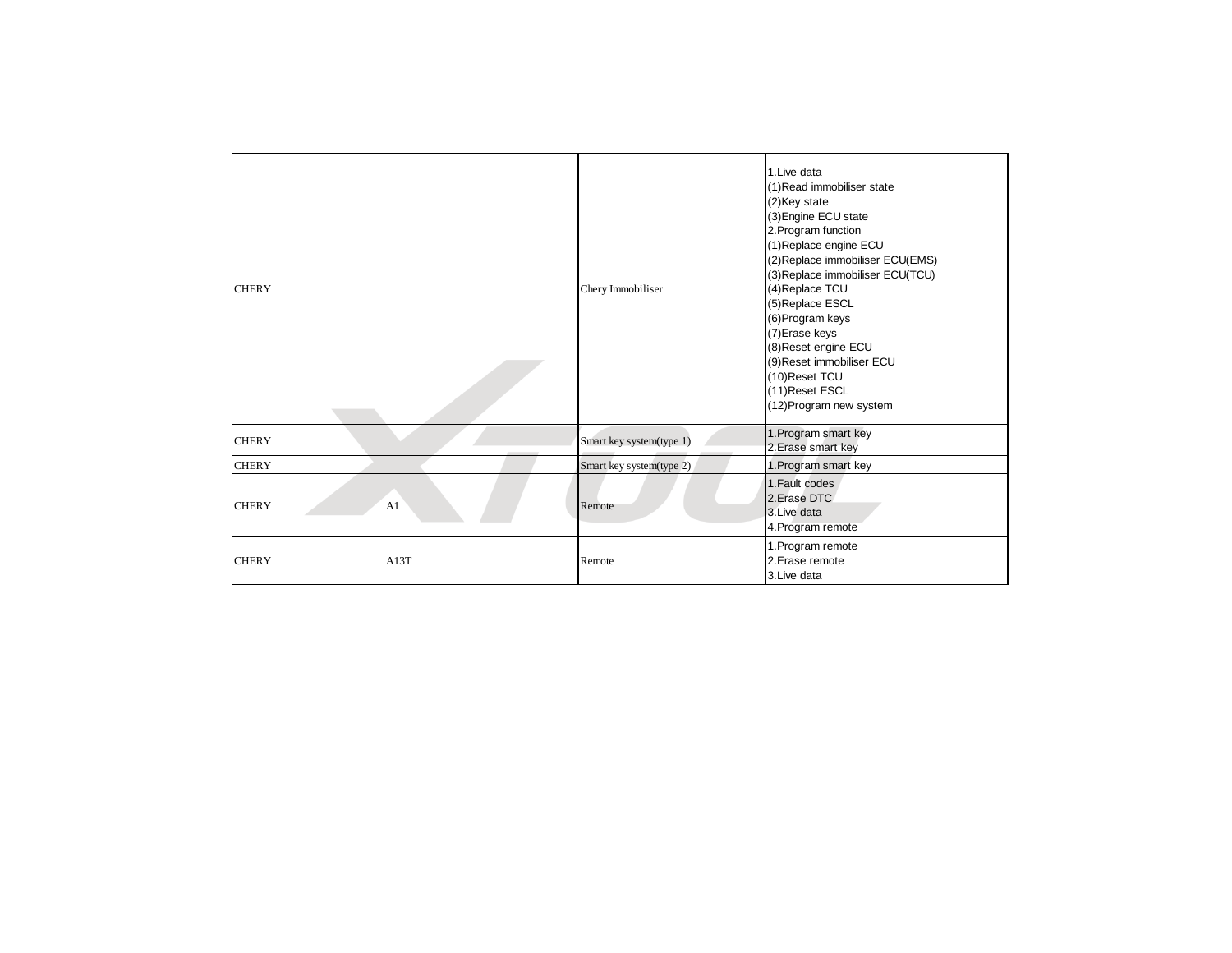| <b>CHERY</b> | A3             | Remote         | 1. Fault codes<br>2.Erase DTC<br>3. Live data<br>4. Write data<br>5. Function test<br>(1) Power window<br>(2) Wiper and washer<br>(3) Central lock<br>$(4)$ Lamp<br>6. Program remote<br>7. Configure vehicle running mode<br>(1) Ocean shipment mode<br>(2) Normal mode<br>8. Reset ECU |
|--------------|----------------|----------------|------------------------------------------------------------------------------------------------------------------------------------------------------------------------------------------------------------------------------------------------------------------------------------------|
| <b>CHERY</b> | A <sub>5</sub> | Remote(Type 1) | 1. Fault codes<br>2.Erase DTC<br>3. Live data<br>4. Program function<br>(1) Program remote<br>(2) Active alarm<br>(3) Set battery voltage                                                                                                                                                |
| <b>CHERY</b> | A <sub>5</sub> | Remote(Type 2) | 1. Fault codes<br>2. Erase DTC<br>3. Program remote                                                                                                                                                                                                                                      |
| <b>CHERY</b> | Cowin          | Remote         | 1. Live data<br>2. Actuation test<br>3. Program remote<br>4. Remote synchronization mode                                                                                                                                                                                                 |
| <b>CHERY</b> | Cowin 1        | Remote         | 1. Fault codes<br>2.Erase DTC<br>3. Live data<br>4. Program remote                                                                                                                                                                                                                       |
| <b>CHERY</b> | Cowin 2        | Remote         | 1. Live data<br>2. Actuation test<br>3. Program remote<br>4. Remote synchronization mode                                                                                                                                                                                                 |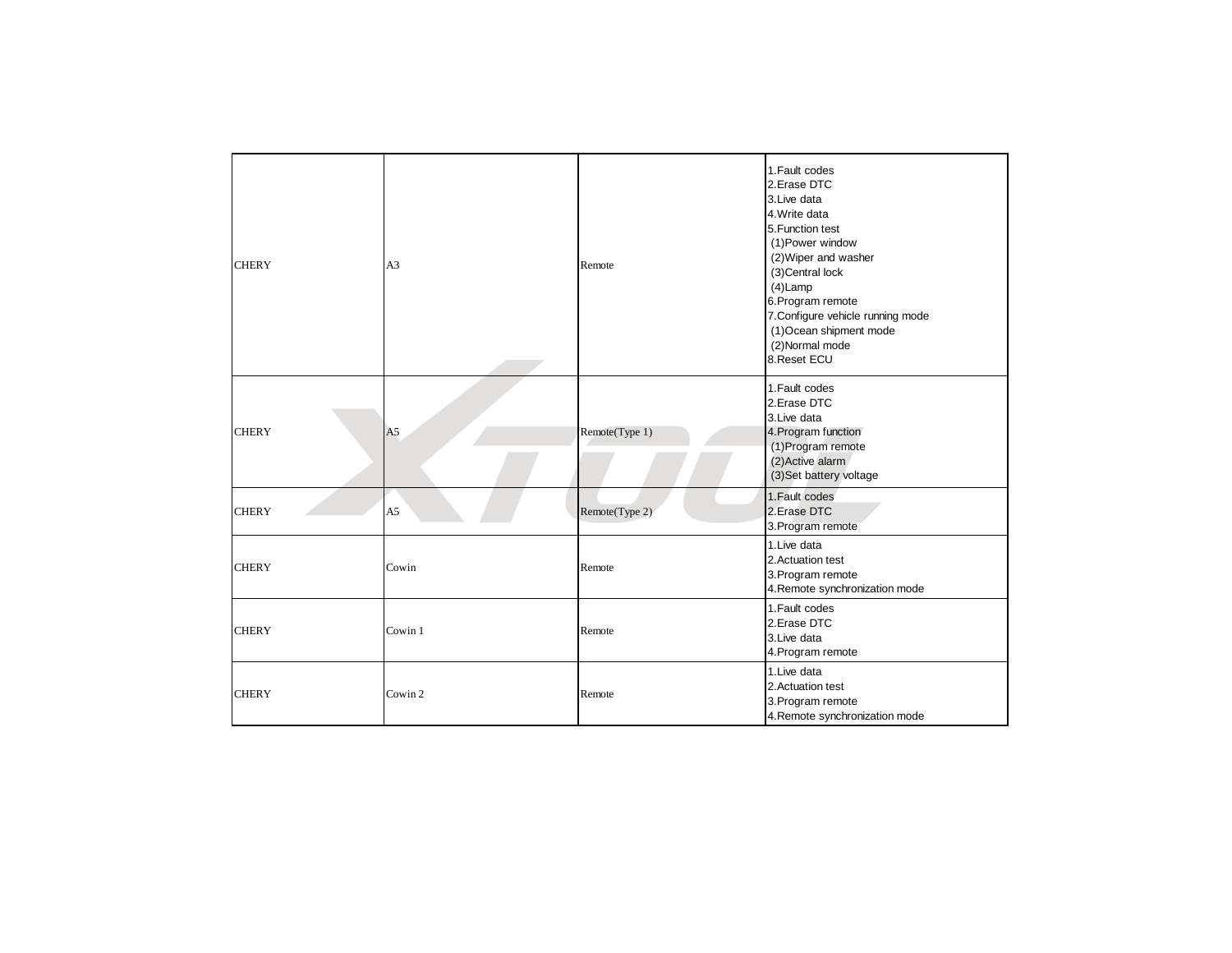| <b>CHERY</b> | Cowin 3     | Remote(Type 1) | 1. Fault codes<br>2.Erase DTC<br>3. Live data<br>4. Program function<br>(1) Program remote<br>(2) Active alarm<br>(3) Set battery voltage |
|--------------|-------------|----------------|-------------------------------------------------------------------------------------------------------------------------------------------|
| <b>CHERY</b> | Cowin 3     | Remote(Type 2) | 1. Fault codes<br>2.Erase DTC<br>3. Program remote                                                                                        |
| <b>CHERY</b> | Cowin 5     | Remote(Type 1) | 1. Live data<br>2. Actuation test<br>3. Program remote<br>4. Remote synchronization mode                                                  |
| <b>CHERY</b> | Cowin 5     | Remote(Type 2) | 1. Fault codes<br>2.Erase DTC<br>3. Live data<br>4. Program remote                                                                        |
| <b>CHERY</b> | Cowin 5     | Remote(Type3)  | 1. Program remote<br>2. Erase remote<br>3. Live data                                                                                      |
| <b>CHERY</b> | QQ3         | Remote         | 1. Fault codes<br>2. Erase DTC<br>3. Live data<br>4. Program remote                                                                       |
| <b>CHERY</b> | QQ6         | Remote         | 1. Fault codes<br>2. Erase DTC<br>3. Live data<br>4. Program remote                                                                       |
| <b>CHERY</b> | QQme Series | Remote         | 1. Software version information<br>2. Fault codes<br>3.Erase DTC<br>4. Live data<br>5. Program remote                                     |
| <b>CHERY</b> | New QQ      | Remote         | 1. Fault codes<br>2.Erase DTC<br>3. Live data<br>4. Program remote                                                                        |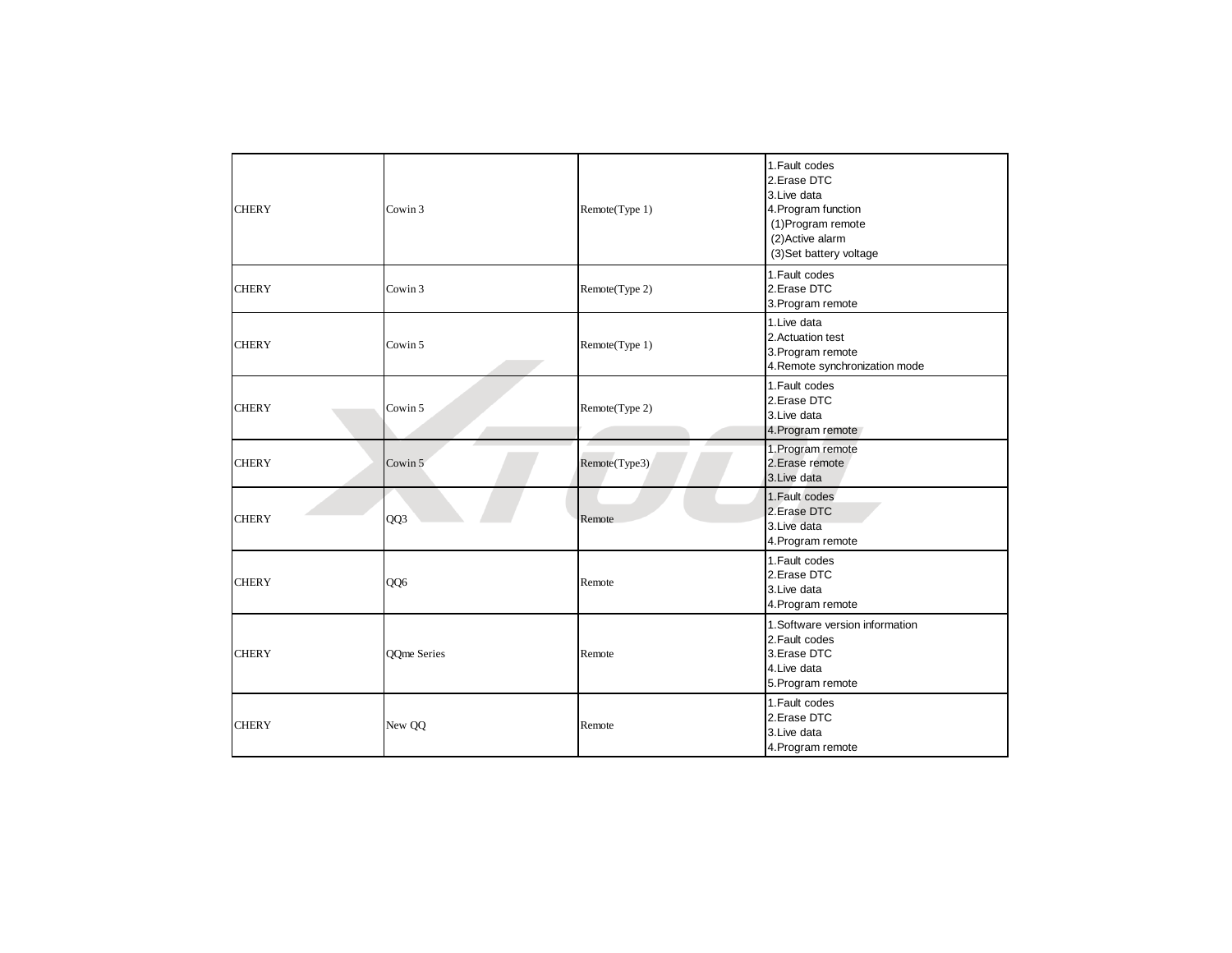| <b>CHERY</b> | M1             | Remote         | 1. Fault codes<br>2.Erase DTC<br>3.Live data<br>4. Program remote                                                                  |
|--------------|----------------|----------------|------------------------------------------------------------------------------------------------------------------------------------|
| <b>CHERY</b> | M2             | Remote         | 1. Fault codes<br>2.Erase DTC<br>3. Live data<br>4. Program remote                                                                 |
| <b>CHERY</b> | M <sub>3</sub> | Remote         | 1. Fault codes<br>2. Erase DTC<br>3. Live data<br>4. Program remote                                                                |
| <b>CHERY</b> | M <sub>5</sub> | Remote         | 1. Fault codes<br>2.Erase DTC<br>3. Live data<br>4. Program remote                                                                 |
| <b>CHERY</b> | X1             | Remote         | 1. Fault codes<br>2. Erase DTC<br>3. Live data<br>4. Program remote                                                                |
| <b>CHERY</b> | G <sub>2</sub> | Remote         | 1. Live data<br>2. Program function<br>(1) Replace engine ECU<br>(2) Replace immobiliser ECU<br>(3) Program keys<br>(4) Erase keys |
| <b>CHERY</b> | G <sub>3</sub> | Remote(Type 1) | 1. Program remote<br>2. Erase remote<br>3.Live data                                                                                |
| <b>CHERY</b> | G <sub>3</sub> | Remote(Type 2) | 1. Live data<br>2. Program function<br>(1) Replace engine ECU<br>(2) Replace immobiliser ECU<br>(3) Program keys<br>(4) Erase keys |
| <b>CHERY</b> | G <sub>5</sub> | Remote         | 1. Program remote                                                                                                                  |
| <b>CHERY</b> | G <sub>6</sub> | Remote         | 1. Program remote                                                                                                                  |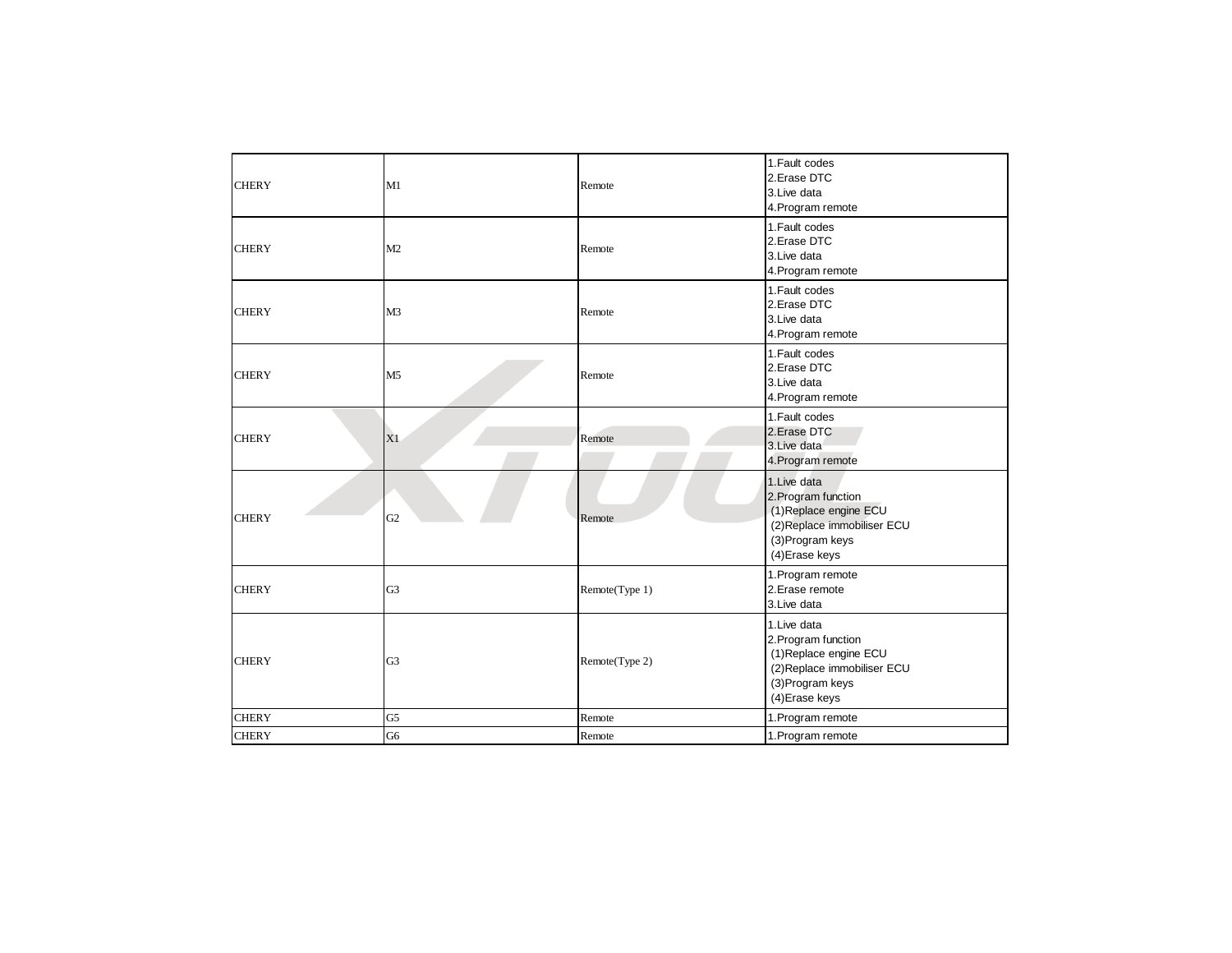| <b>CHERY</b> | V5 series | Remote(Type 1) | 1. Fault codes<br>2.Erase DTC<br>3. Live data<br>4. Program remote                                                                                                                                                                                                                       |
|--------------|-----------|----------------|------------------------------------------------------------------------------------------------------------------------------------------------------------------------------------------------------------------------------------------------------------------------------------------|
| <b>CHERY</b> | V5 series | Remote(Type 2) | 1. Program remote<br>2. Erase remote<br>3. Live data                                                                                                                                                                                                                                     |
| <b>CHERY</b> | V5 series | Remote(Type3)  | 2. Actuation test<br>3. Program remote<br>4. Remote synchronization mode                                                                                                                                                                                                                 |
| <b>CHERY</b> | H5 Series | Remote         | 1. Fault codes<br>2.Erase DTC<br>3. Live data<br>4. Write data<br>5. Function test<br>(1) Power window<br>(2) Wiper and washer<br>(3) Central lock<br>$(4)$ Lamp<br>6. Program remote<br>7. Configure vehicle running mode<br>(1) Ocean shipment mode<br>(2) Normal mode<br>8. Reset ECU |
| <b>CHERY</b> | X5 Series | Remote         | 1. Fault codes<br>2.Erase DTC<br>3. Live data<br>4. Write data<br>5. Function test<br>(1) Power window<br>(2) Wiper and washer<br>(3) Central lock<br>$(4)$ Lamp<br>6. Program remote<br>7. Configure vehicle running mode<br>(1) Ocean shipment mode<br>(2) Normal mode<br>8. Reset ECU |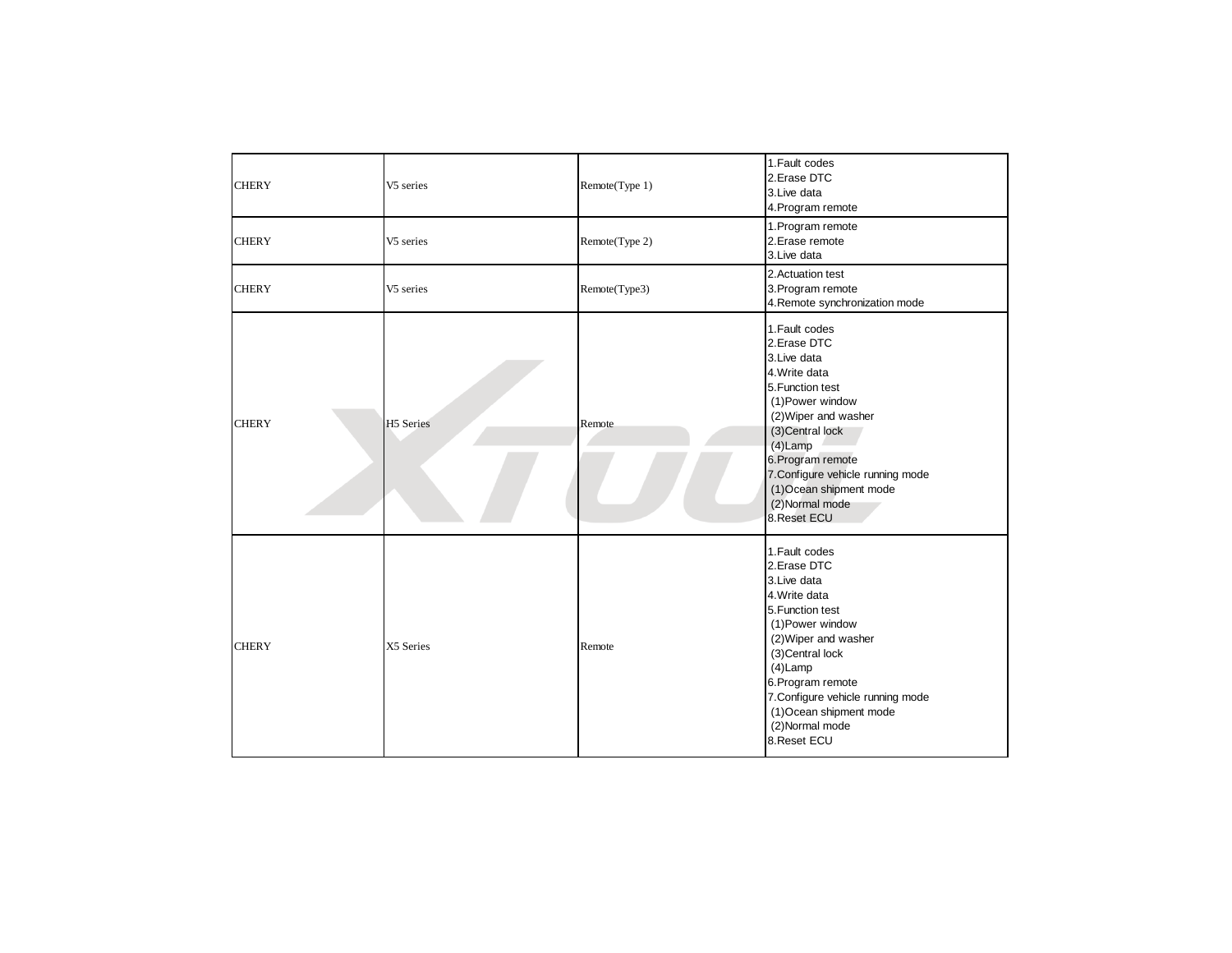| <b>CHERY</b> | H <sub>3</sub> series | Remote         | 1. Fault codes<br>2. Erase DTC<br>3. Live data<br>4. Write data<br>5. Function test<br>(1) Power window<br>(2) Wiper and washer<br>(3) Central lock<br>$(4)$ Lamp<br>6. Program remote<br>7. Configure vehicle running mode<br>(1) Ocean shipment mode<br>(2) Normal mode<br>8. Reset ECU |
|--------------|-----------------------|----------------|-------------------------------------------------------------------------------------------------------------------------------------------------------------------------------------------------------------------------------------------------------------------------------------------|
| <b>CHERY</b> | Karry                 | Remote         | 1. Fault codes<br>2. Erase DTC<br>3. Live data<br>4. Program remote                                                                                                                                                                                                                       |
| <b>CHERY</b> | Eastar                | Remote(Type 1) | 1. Live data<br>2. Actuation test<br>3. Program remote<br>4. Remote synchronization mode                                                                                                                                                                                                  |
| <b>CHERY</b> | Eastar                | Remote(Type 2) | 1. Fault codes<br>2. Erase DTC<br>3. Live data<br>4. Program remote                                                                                                                                                                                                                       |
| <b>CHERY</b> | Eastar                | Remote(Type3)  | 1. Program remote<br>2. Erase remote<br>3. Live data                                                                                                                                                                                                                                      |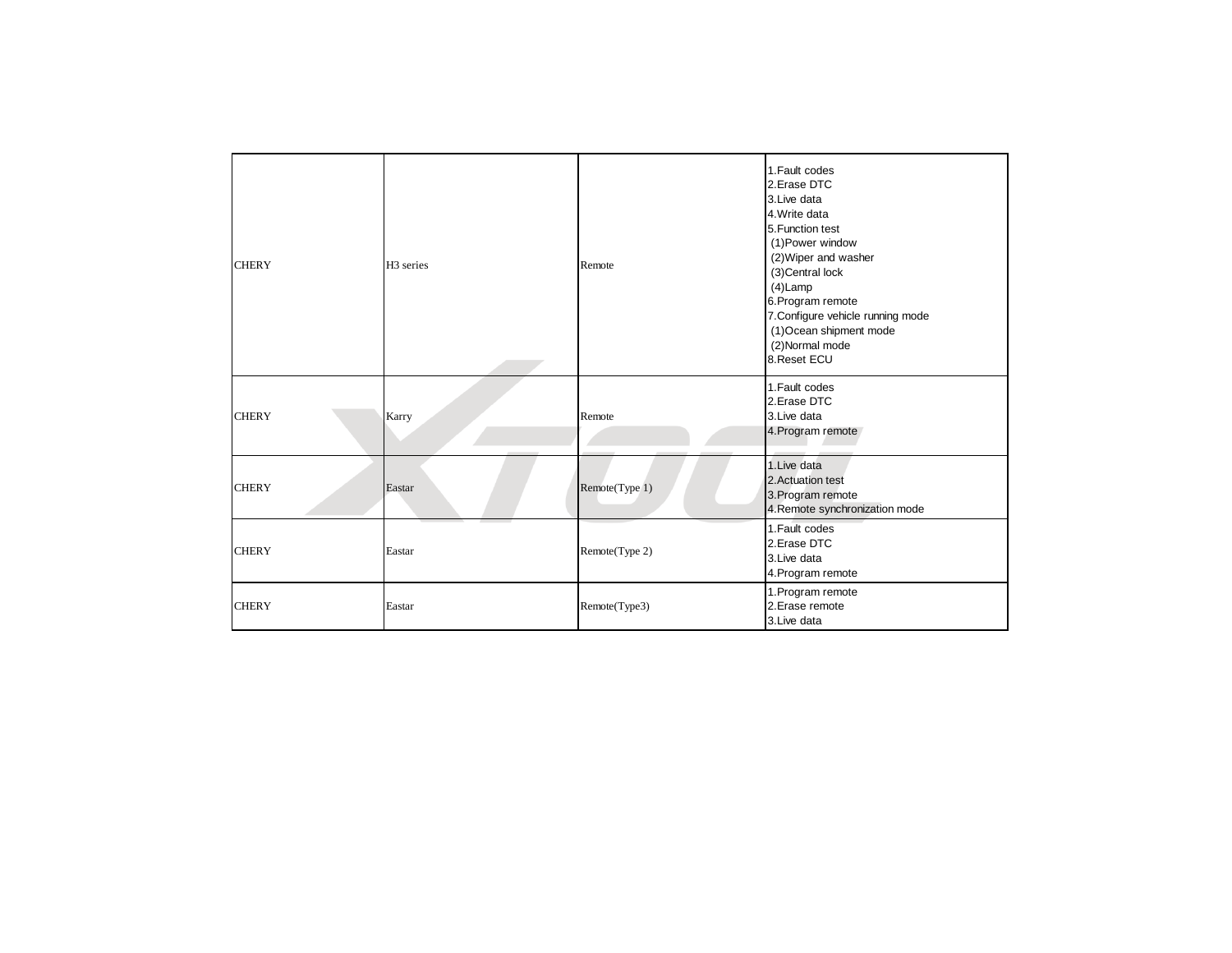| <b>CHERY</b> | New Eastar | Remote         | 1. Fault codes<br>2.Erase DTC<br>3. Live data<br>4. Write data<br>5. Function test<br>(1) Power window<br>(2) Wiper and washer<br>(3) Central lock<br>$(4)$ Lamp<br>6. Program remote<br>7. Configure vehicle running mode<br>(1) Ocean shipment mode<br>(2) Normal mode<br>8. Reset ECU |
|--------------|------------|----------------|------------------------------------------------------------------------------------------------------------------------------------------------------------------------------------------------------------------------------------------------------------------------------------------|
| <b>CHERY</b> | $FY-2$     | Remote         | 1. Fault codes<br>2.Erase DTC<br>3. Live data<br>4. Write data<br>5. Function test<br>(1) Power window<br>(2) Wiper and washer<br>(3) Central lock<br>$(4)$ Lamp<br>6. Program remote<br>7. Configure vehicle running mode<br>(1) Ocean shipment mode<br>(2) Normal mode<br>8. Reset ECU |
| <b>CHERY</b> | Tiggo 3    | Remote(Type 1) | 1. Live data<br>2. Actuation test<br>3. Program remote<br>4. Remote synchronization mode                                                                                                                                                                                                 |
| <b>CHERY</b> | Tiggo 3    | Remote(Type 2) | 1. Fault codes<br>2.Erase DTC<br>3. Live data<br>4. Program remote                                                                                                                                                                                                                       |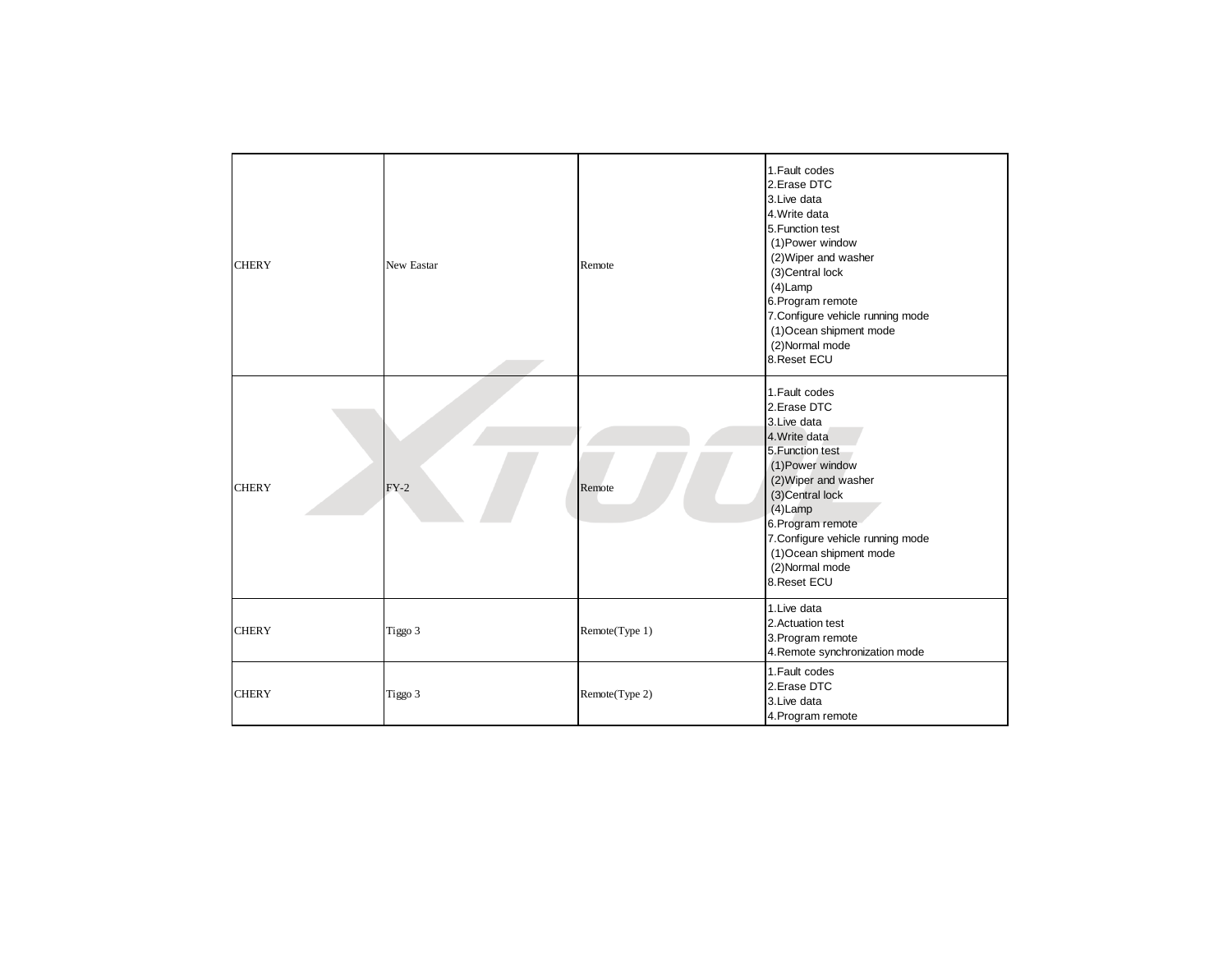| <b>CHERY</b> | Tiggo 3               | Remote(Type3)  | 1.ECU identification<br>2. Fault codes<br>3. Erase DTC<br>4. Live data<br>5. Function test<br>6.Reset ECU<br>7. Erase remote<br>8. Program remote<br>9. Setting vehicle running mode  |
|--------------|-----------------------|----------------|---------------------------------------------------------------------------------------------------------------------------------------------------------------------------------------|
| <b>CHERY</b> | Tiggo 5               | Remote         | 1. Program remote<br>2. Live data                                                                                                                                                     |
| <b>CHERY</b> | Tiggo 7               | Remote         | 1. Program remote<br>2. Erase remote<br>3. Live data                                                                                                                                  |
| <b>CHERY</b> | <b>Tiggo Facelift</b> | Remote(Type 1) | 1. Live data<br>2. Actuation test<br>3. Program remote<br>4. Remote synchronization mode                                                                                              |
| <b>CHERY</b> | <b>Tiggo Facelift</b> | Remote(Type 2) | 1. Fault codes<br>2. Erase DTC<br>3. Live data<br>4. Program remote                                                                                                                   |
| <b>CHERY</b> | <b>Tiggo Facelift</b> | Remote(Type3)  | 1.ECU identification<br>2. Fault codes<br>3. Erase DTC<br>4. Live data<br>5. Function test<br>6. Reset ECU<br>7. Erase remote<br>8. Program remote<br>9. Setting vehicle running mode |
| <b>CHERY</b> | Arrizo 3              | Remote         | 1. Program remote<br>2. Erase remote<br>3. Live data                                                                                                                                  |
| <b>CHERY</b> | Arrizo 3              | Remote         | 1. Program remote<br>2. Erase remote<br>3. Live data                                                                                                                                  |
| <b>CHERY</b> | Arrizo 7              | Remote         | 1. Program remote<br>2. Erase remote<br>3. Live data                                                                                                                                  |